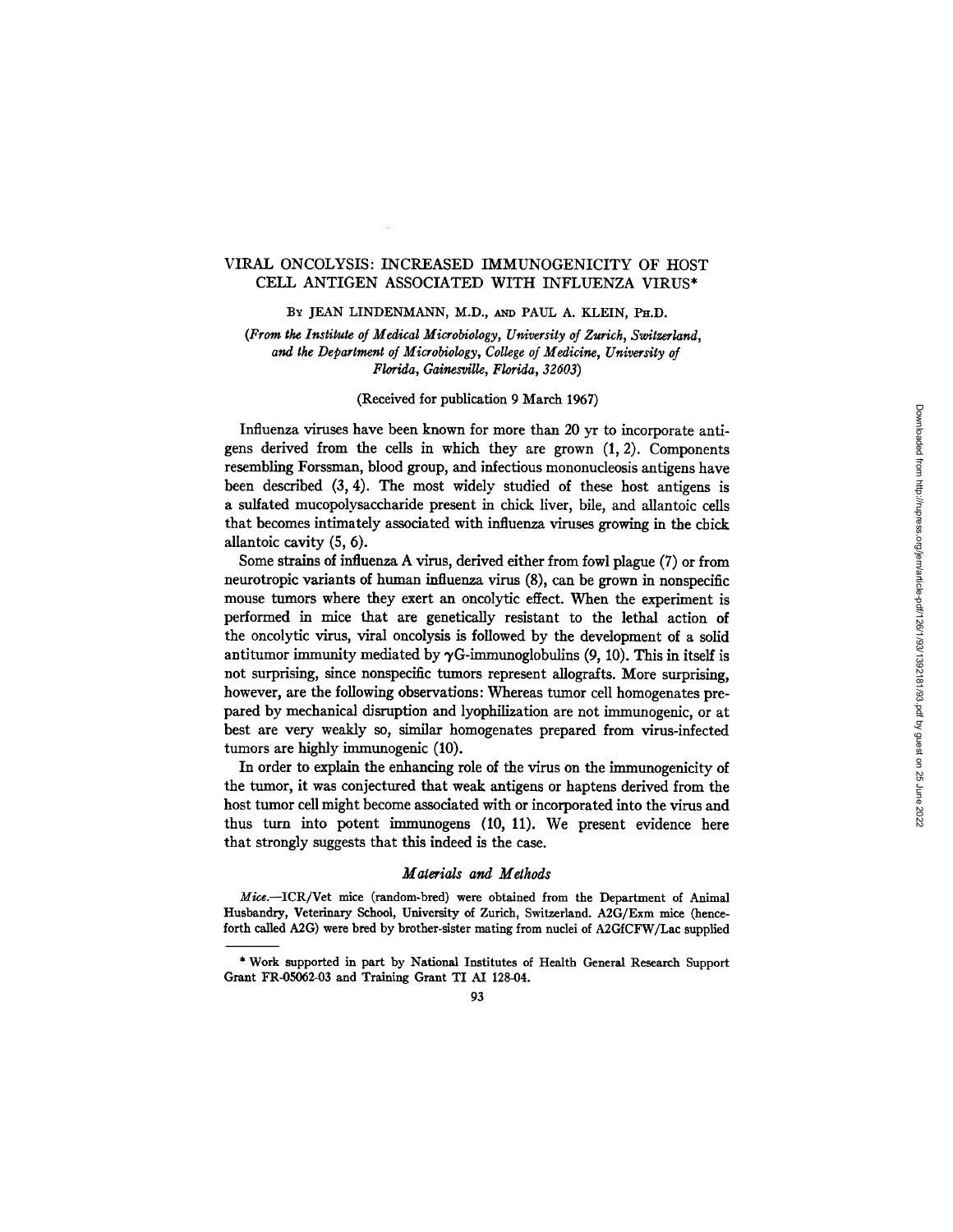by the Laboratory Animals Centre, Carshalton, Surrey, England. A2G mice are genetically resistant to influenza A viruses (12, 13). Mice were 8-10 wk old at the beginning of experiments. Experimental groups were matched with respect to age and sex.

*Tumor.--The* strain of Ehrlich ascites (EA) tumor used in the present experiments has been described previously (11). The tumor was maintained in male A2G mice by weekly intraperitoneal (i.p.) injections of 106 washed tumor cells. Cells from the 125th to the 160th serial passage in A2G mice were used. Periodic checks on the minimum number of cells required to induce fatal ascites in A2G mice of both sexes confirmed that the  $LD_{50}$  was close to 10 cells per mouse (11). Tumor challenge in the experiments to be described was always 1000 washed EA cells administered i.p.  $(100 \text{ LD}_{50})$ . In each experiment, an additional untreated control group of four mice (not shown in the tables) received a challenge of 100 EA cells. All these mice died of tumor ascites.

*Viruses.--The* WSA strain of neurotropic, tumor-adapted influenza A virus (8) used was the same as that used in previous experiments (9, 10, 11). Virus stock was prepared from Ehrlich ascites tumor grown in  $ICR/Vet$  mice and infected on day 6 with  $10<sup>4</sup> EID<sub>60</sub>$  of WSA virus. After 48 hr, the oncolytic tumor was harvested, homogenized, and lyophilized in 0.2 ml amounts. The ampoules were sealed under vacuum and kept at  $-10^{\circ}$ C.

The TUR strain of fowl plague virus was A/Turkey/Engiand/63 obtained from Dr. H. G. Pereira, World Influenza Centre, Mill Hill, London. This virus was adapted to growth in EA cells by serial passages. From the fourth passage, it produced changes in EA tumor indistinguishable from those induced by WSA. Stock tumor-grown TUR was prepared from the 10th serial passage of TUR in EA tumor cells grown in ICR/Vet mice in the same manner as that described for WSA.

The Lee strain of influenza B virus was an old laboratory strain. Stock capillary tubes containing infected allantoic fluid were kept over dry ice.

*Egg-Grou~ Virus.--* 

 $WSA$ : A lyophilized ampoule of stock WSA was diluted  $10^{-6}$  and inoculated allantoically into 10 day old embryonated eggs. The virus was harvested after 2 days incubation at 35°C. Capillary tubes were prepared from one infected fluid and stored over dry ice. Capillaries from this stock were then used to inoculate batches of 10 day old eggs at a dilution of  $10^{-4}$ . These eggs were incubated for 3 days at 35°C. The allantoic fluids were harvested, pooled, and subjected to two cycles of differential centrifugation in the cold, each consisting of a low speed run at 1000 g for 10 min and a high speed run at 105,000 g for 30 min. The final sediment was resuspended in about one twentieth of the original volume and subjected to a third low speed centrifugation. The final suspension was adjusted to a hemagglutinin (HA) titer of 1:1600.

*TUR:* The preparation of egg-grown TUR virus was similar to that described for WSA, with the following exceptions: The inoculum consisted of infected allantoic fluid from an early egg passage of TUR virus which had never been passed in ascites tumor or in mice; eggs were incubated for 48 hr only. The final suspension was adjusted to a HA titer of 1:1600.

*Lee:* The preparation of egg-grown Lee virus was similar to that described for WSA, except for the inoculum which consisted of Lee aUantoic virus stock. The final suspension was adjusted to an HA titer of 1:3200.

*Antisera.--Rabbit* antisera to egg-grown WSA and TUR viruses were prepared by one intramuscular injection of egg-grown virus emulsified in Freund's complete adjuvant (Difco Laboratories, Inc., Detroit, Mich.), followed 21 days later by one intravenous injection of egggrown virus. Sera were collected 10 days after the intravenous injection, and inactivated at 56°C for 30 min before use. Hemagglutination-inhibition (HAI) titers of the two sera most extensively used in the present experiments are shown on Table V.

Anti-WSA gamma globulin was prepared from 20 ml of rabbit anti-WSA serum by precipitation with 0.37 saturated ammonium sulfate and passage through a DEAE-cellulose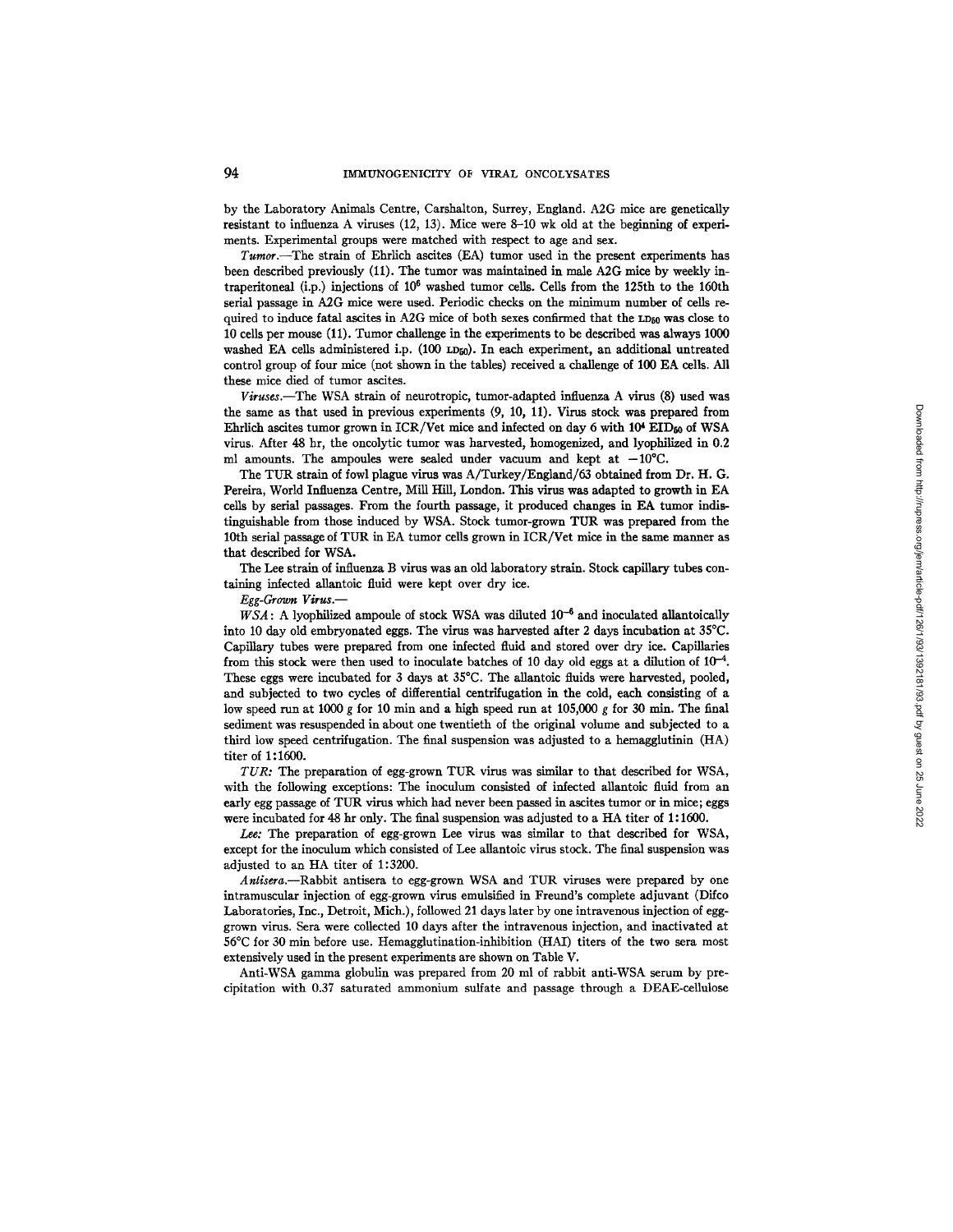column equilibrated with 0.0175  $\boldsymbol{\mu}$  sodium phosphate buffer pH 6.3 (14). At 2 mg/ml this preparation had an HAI titer of 1:1600 against WSA and showed a single sedimentation peak with an  $s_{20,\omega}$  value of 6.5 in the analytical ultracentrifuge.

HA Titrations and HAI Tests. - HA titrations were done in Perspex hemagglutination trays with 0.5% washed fowl erythrocytes. Sedimentation patterns were read when the negative control cups had formed compact buttons. HA titers indicate highest virus dilution giving partial or complete agglutination. HAI titrations were performed by mixing serial serum dilutions with four agglutinating doses of virus. After 30 min at room temperature, fowl red cells were added. The patterns were read as above. HAI titers indicate highest serum dilution at which partial or complete inhibition of agglutination occurred.

*Preparation of Viral Oncolysal~.--Adult* ICR mice of either sex were inoculated i.p. with  $10^6$  washed EA cells. After the tumor had grown for 7 to 8 days,  $10^5$  EID<sub>50</sub> of WSA- or TURlyophilized stock virus were inoculated into the ascites. Within 48 to 72 hr oncolysls occurred, as evidenced by a striking reduction of abdominal tension and ruffling of hair (9). Animals showing definite tumor collapse were sacrificed, their peritoneal cavities were opened, and the solidified tumor masses were removed aseptically with forceps. This pooled material was stored at  $-20^{\circ}$ C. To prepare homogenates, the material was thawed, homogenized with a Sorvall omnimixer, frozen and thawed again, and centrifuged in the cold at 5000 g for 30 min. The supernatant was distributed in ampoules and lyophilized. The ampoules were sealed under vacuum and stored at  $-10^{\circ}$ C. WSA oncolysates, when reconstituted with distilled water, had HA titers of 1:32 to 1:320 and egg infectivity titers of  $10^8$  to  $10^9$  EID<sub>50</sub> per milliliter. TUR oncolysates had HA titers of 1:800 to 1:1600 and egg infectivity titers of  $10^8$  to 109 EIDs0 per milliliter.

*Egg Infectivity Titrations.*—Infectivity for eggs was determined by allantoic inoculation of 10 day old eggs as described previously (12). Eggs inoculated with WSA virus were opened after 3 days and their allantoic fluids were tested for HA. Eggs inoculated with TUR were observed for 3 days and the deaths were recorded. Titers are expressed as 50% egg-infecting doses (EID<sub>50</sub>) per milliliter.

Absorption of WSA Oncolysate with Fowl Erythrocytes and Elution with Receptor-Destroying *Enzyme.--The* following procedures refer to the experiment presented in Table IIL 2 mi of packed, washed, fowl erythrocytes were added to 100 ml of WSA oncolysate (HA titer 1:32). The mixture was gently agitated every 10 min for 1 hr at  $+4^{\circ}$ C. After centrifugation for 10 min at 300 g, the supernatant (which had no measurable HA activity) was set apart. The sedimented erythrocytes were washed four times with saline and once with calcium saline (saline with 0.1% CaCl2 added). A portion of these cells was set apart for testing of immunogenicity. The remaining erythrocytes were resuspended in 5 ml of calcium saline containing 1000  $\mu$ g units of purified neuraminidase (General Biochemicals, Chagrin Falls, Ohio) and incubated at 37°C for 30 min in a roller drum. The neuraminidase-erythrocyte mixture was then centrifuged at 300 g for 10 min. The sedimented erythrocytes were washed once with saline and the wash supernatant added to the first supernatant containing most of the virus. These combined supematants were centrifuged at 105,000 g for 30 min to sediment the virus. The pellet was resuspended in 3 ml of saline (HA titer 1:320). Recovery of the virus in terms of hemagglutinin was about 30%. Erythrocytes were tested for their immunogenic properties at a concentration **of 2.5% (v/v).** 

Parallel absorption-elution procedures were carried out on a batch of allantoic fluid infected with WSA and adjusted to the same HA titer. Recovery of egg-grown virus was close to 50%. Aliquots of the material obtained at various stages of absorption and elution of egg-grown virus were tested in parallel with the corresponding materials from tumor-grown virus. None of the egg-derived samples showed any immunizing activity against EA tumor. For the sake of simplicity, only one of these tests is shown on Table III (group 3).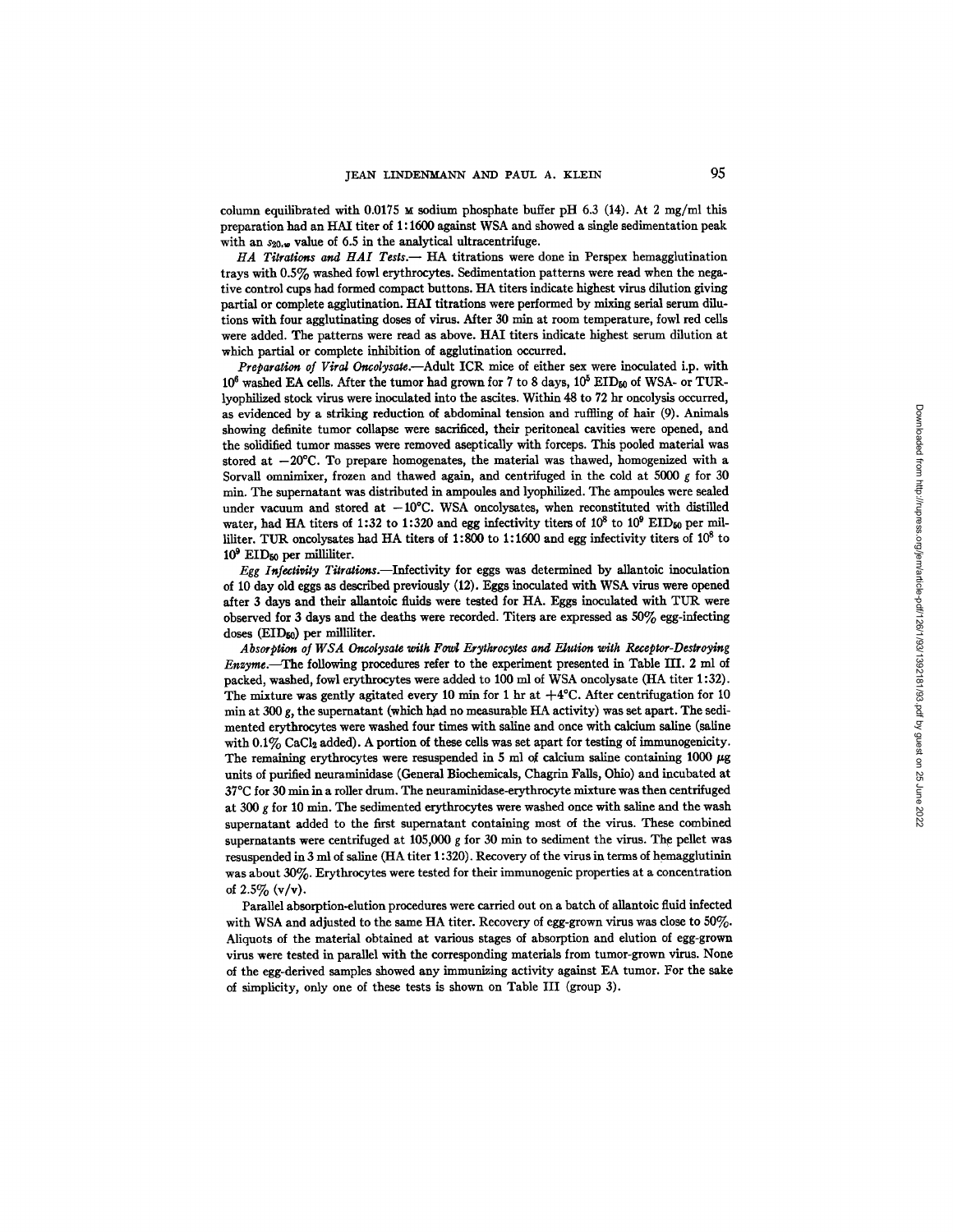*Saline.*—Saline refers to a solution containing 8.0 g NaCl, 2.7 g Na<sub>2</sub>HPO<sub>4</sub>.7H<sub>2</sub>O and 0.4 g KH2PO4 per liter, pH 7.2.

### **RESULTS**

1. Immunizing Power of Viral Oncolysates.—When 0.02—0.5 ml of reconstituted lyophllized viral oncolysates (see Materials and Methods) were inoculated once intraperitoneally into A2G mice, significant protection against challenge with 1000 to 100,000 EA cells (100 to 10,000  $LD_{50}$ ) could be observed. The challenge was given 11 days after the immunizing injection, but no study was made of the optimal time interval for challenge. WSA oncolysates and TUR oncolysates behaved similarly. Table I shows a representative experiment with a WSA oncolysate. The oncolysates induced a serologic antitumor response, detectable on the 9th day, in vitro by tumor cell agglutination and in vivo by

| . .<br>ı |  |
|----------|--|
|----------|--|

| Induction of Immunity to Ehrlich Ascites Tumor in A2G Mice by WSA Oncolysate |  |
|------------------------------------------------------------------------------|--|
|------------------------------------------------------------------------------|--|

| Treatment*          | Result of challenge* |
|---------------------|----------------------|
| Saline              | 0/8                  |
| WSA oncolysate 1:51 | 8/8                  |
| WSA oncolysate 1:15 | 8/8                  |
| WSA oncolysate 1:45 | 2/8                  |

\* 0.5 ml i.p. on day 0. Challenge, 1000 EA cells. 0.5 ml i.p. on day 11. Final reading on day 39. Number of survivors per total number of mice in group.

For preparation of oncolysates as mentioned in this and the next tables, see Materials and Methods.

passive protection of syngeneic mice against EA cells (10, 11). Mice also responded to the virus contained in the oncolysate with a specific antiviral antibody response. HAI titers against the homologous virus ranged from 1:160 to 1:1240, 10-20 days after the injection of WSA oncolysate, and from 1:40 to 1 : 160 after TUR oncolysate.

To assess the possibility that a continuing viral infection was a cause of resistance to reimplantation of tumor cells, the following data were obtained:

(a) The peritoneal cavities of six mice were rinsed with saline at the time of cbailenge, and of six other mice 2 days after challenge when virus capable of multiplying in the newly introduced tumor cells should have been at a peak. Each peritoneal washing was inoculated undiluted and diluted  $10^{-1}$ ,  $10^{-2}$ , and  $10^{-3}$  into 12 ten day old eggs. No virus could be recovered from any of the washings.

(b) Antiviral antibody was determined at the time of challenge in the sera of 10 mice immunized with WSA oncolysate. The average HAI titer against WSA was 1:640.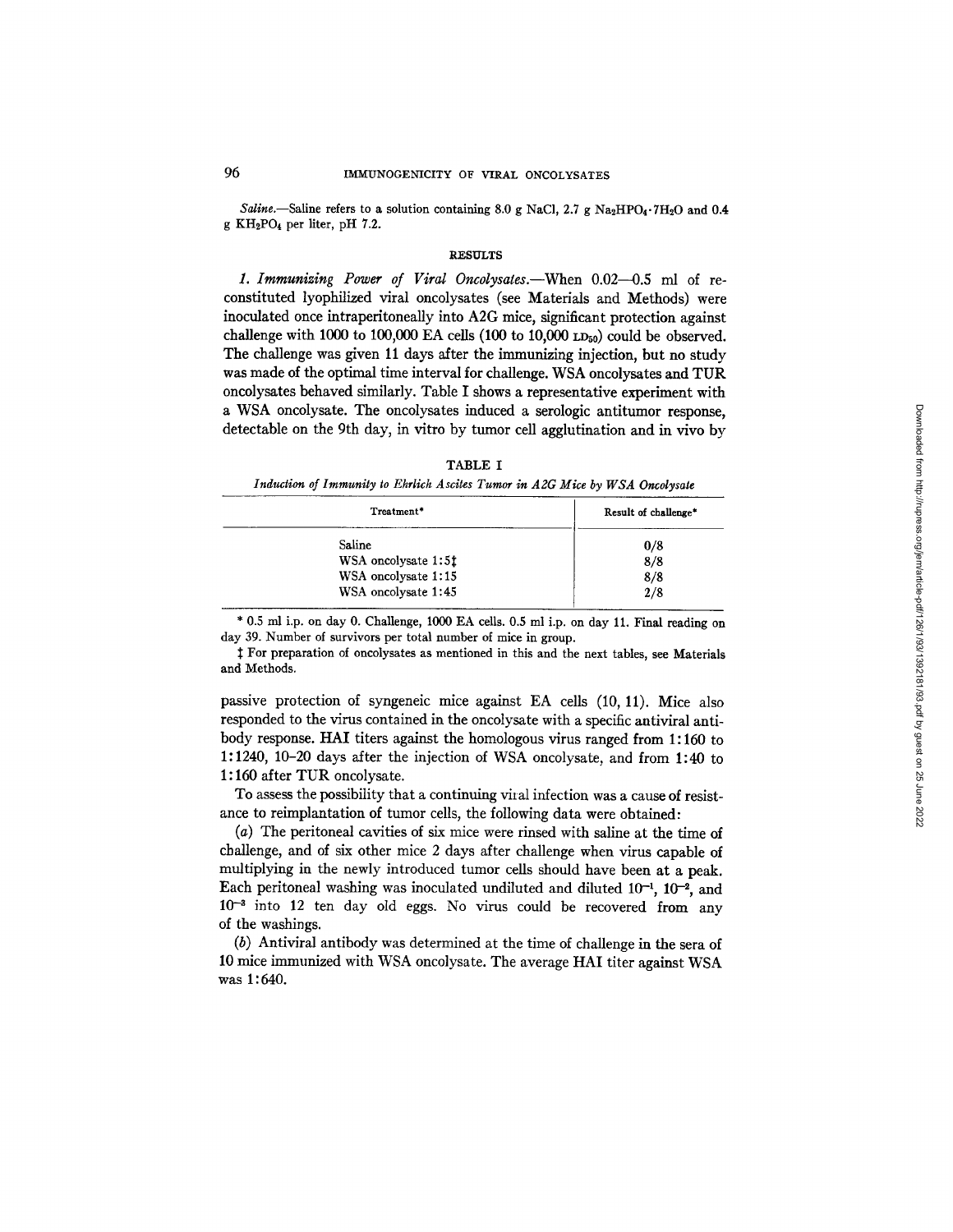$(c)$  A WSA oncolvsate with an HA titer of 1:64 and an egg infectivity titer of 10<sup>8</sup> EID<sub>50</sub>/ml was treated with 0.08% (v/v) of formaldehyde overnight at 37°C. No residual infectivity could be detected in this material when dilutions  $10^{\circ}$  through  $10^{-2}$  were inoculated into eggs. Each of eight A2G mice received 0.5 ml of the inactivated oncolysate intraperitoneally. All these mice survived challenge with 1000 EA cells 11 days later. Their average HAI titer against WSA was 1:160.

|                       |                                                                           |  | TABLE II |  |  |  |  |
|-----------------------|---------------------------------------------------------------------------|--|----------|--|--|--|--|
|                       | Failure of Mechanical Lysates of Tumor Cells to Immunize A2G Mice Against |  |          |  |  |  |  |
| Ehrlich Ascites Tumor |                                                                           |  |          |  |  |  |  |

| Group            | Treatment*                                                                         | Result of<br>challenge* |
|------------------|------------------------------------------------------------------------------------|-------------------------|
| 1                | Saline                                                                             | 0/8                     |
| $\boldsymbol{2}$ | WSA oncolysate 1:5                                                                 | 8/8                     |
| 3                | Mechanical lysate of Ehrlich ascites tumor cells <sup>†</sup>                      | 0/8                     |
| 4                | Egg-grown WSA virus§                                                               | 0/8                     |
| 5                | Mechanical lysate of Ehrlich ascites tumor cells mixed with<br>egg-grown WSA virus | 0/8                     |

\* 0.5 ml i.p. on day 0. Challenge, I000 EA cells. 0.5 ml i.p. on day 11. Final reading on day 39. Number of survivors per total number of mice in group.

 $\ddagger$  10<sup>8</sup> EA cell equivalents per milliliter obtained by freezing-thawing and homogenization in a Sorvall omnimixer.

§ Influenza A virus, strain WSA, concentrated and partially purified from infected allantoic fluid by differential centrifugation (see Materials and Methods). HA titer 1:1600.

I] Ultracentrifugal pellet of virus prepared as above (group 4) resuspended in EA ceil lysate (as used in group 3).

(d) Finally, as shown below (section 4), mice actively immunized against the oncolytic virus could be protected by oncolysate and even by oncolysate to which antiviral antiserum had been added. It had previously been shown that active antiviral immunization of mice prevented oncolysis by WSA virus (9).

In contrast to the ability of lysates from virus-infected tumor cells to induce antitumor immunity, both lysates from noninfected tumor cells and egg-grown virus were inactive. Thus a mechanical lysate of noninfected tumor cells prepared in their own ascitic fluid and containing an equivalent of  $10<sup>8</sup>$  EA cells per milliliter was not immunogenic. Egg-grown WSA virus, either as crude infected allantoic fluid (HA titer 1:160) or concentrated by differential centrifugation (HA titer 1:1600, see Materials and Methods) induced high levels of HA1 antibodies but failed to immunize against the tumor, even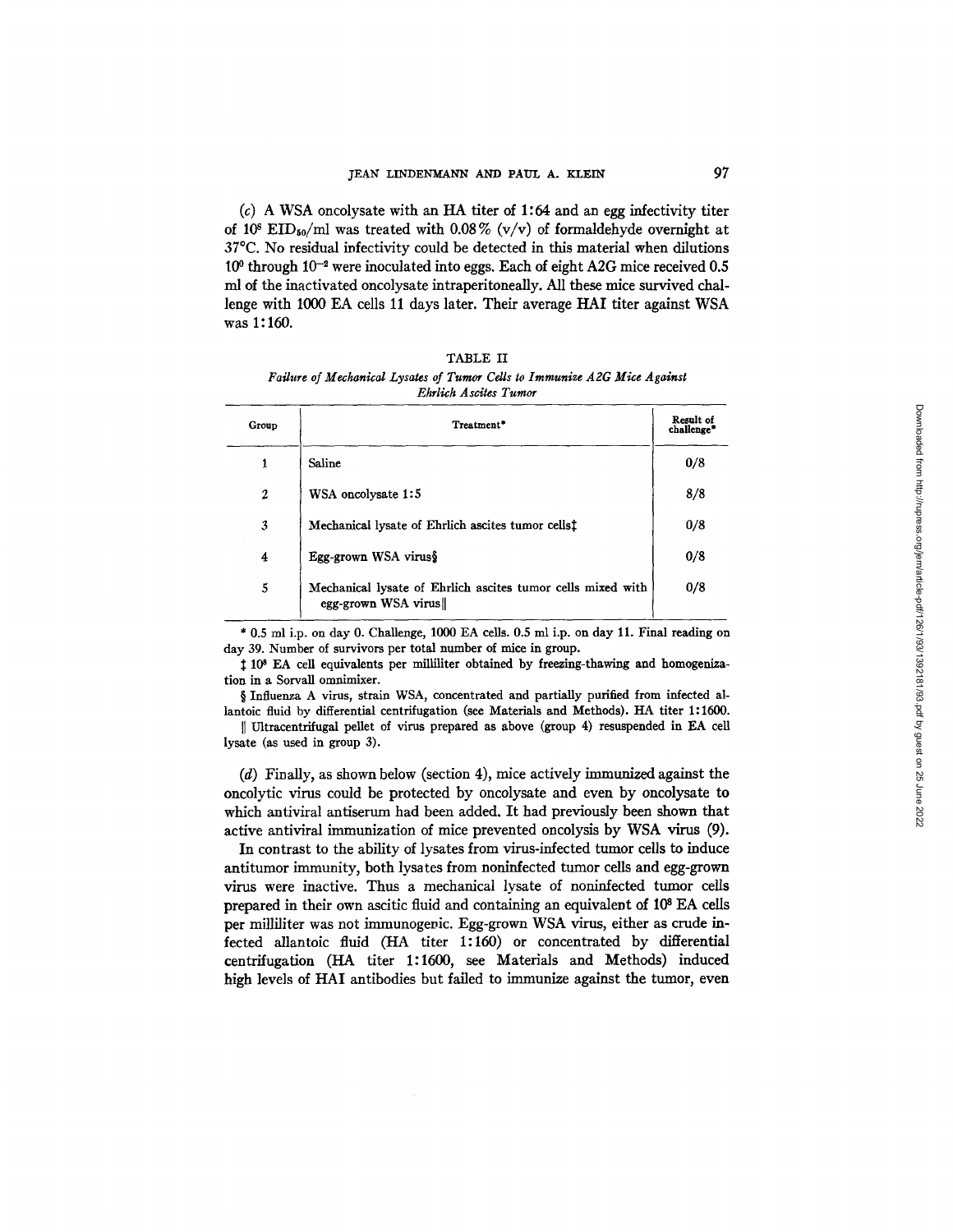after repeated injections. Mechanically lysed noninfected tumor cells mixed with egg-grown WSA virus also failed to immunize against the tumor. A typical experiment is presented in Table II.

*2. Attempts at Separating the Immunogen from the Virus Particles in Viral Oncolysates.--Since* lysates from virus-infected tumor cells were immunogenic but lysates from noninfected tumor cells were not, we tried to separate the virus from the bulk of the oncolysate. The immunogenic activity could not

| Group            | Treatment*                                                 | Result of<br>challenge* |
|------------------|------------------------------------------------------------|-------------------------|
| 1                | Saline                                                     | 0/6                     |
| $\mathbf{2}$     | Chick red blood cells!                                     | 0/6                     |
| 3                | Egg-grown WSA virus adsorbed onto chick red blood cells    | 0/6                     |
| $\boldsymbol{4}$ | WSA oncolysate                                             | 11/12                   |
| 5                | WSA oncolysate after absorption with chick red blood cells | 1/6                     |
| 6                | Washed chick red blood cells used to absorb WSA oncolysate | 10/12                   |
| 7                | Same as above, but after RDE treatment                     | 1/6                     |
| 8                | RDE eluate from above, concentrated by ultracentrifugation | 6/6                     |
| 9                | Same as above diluted 1:10                                 | 3/6                     |

TABLE III *Absorption and Elution of Immunizing Principle from Viral Oncolysate* 

\* 0.5 ml i.p. on day 0. Challenge, 1000 EA cells. 0.5 ml i.p. on day 11. Final reading on day 39. Number of survivors per total number of mice in group.

2.5% suspension in saline. For details on the other preparations, see Materials and Methods and text.

be separated from the virus particles by differential centrifugation. An experiment on absorption and elution is shown in Table III.

Absorption of viral oncolysate with chick red cells diminished its immunogenicity (group 5). The chick red ceils that had absorbed the virus proved immunogenic (group 6). The immunogen could be eluted from such ceils with neuraminidase, leaving inactive red cells behind (groups 7, 8, 9). Parallel tests on virus grown in eggs showed lack of immunogenicity (group 3, and Materials and Methods).

More refined attempts at purifying the virus also failed to separate the hemagglutinating and infectious activities of viral oncolysates from their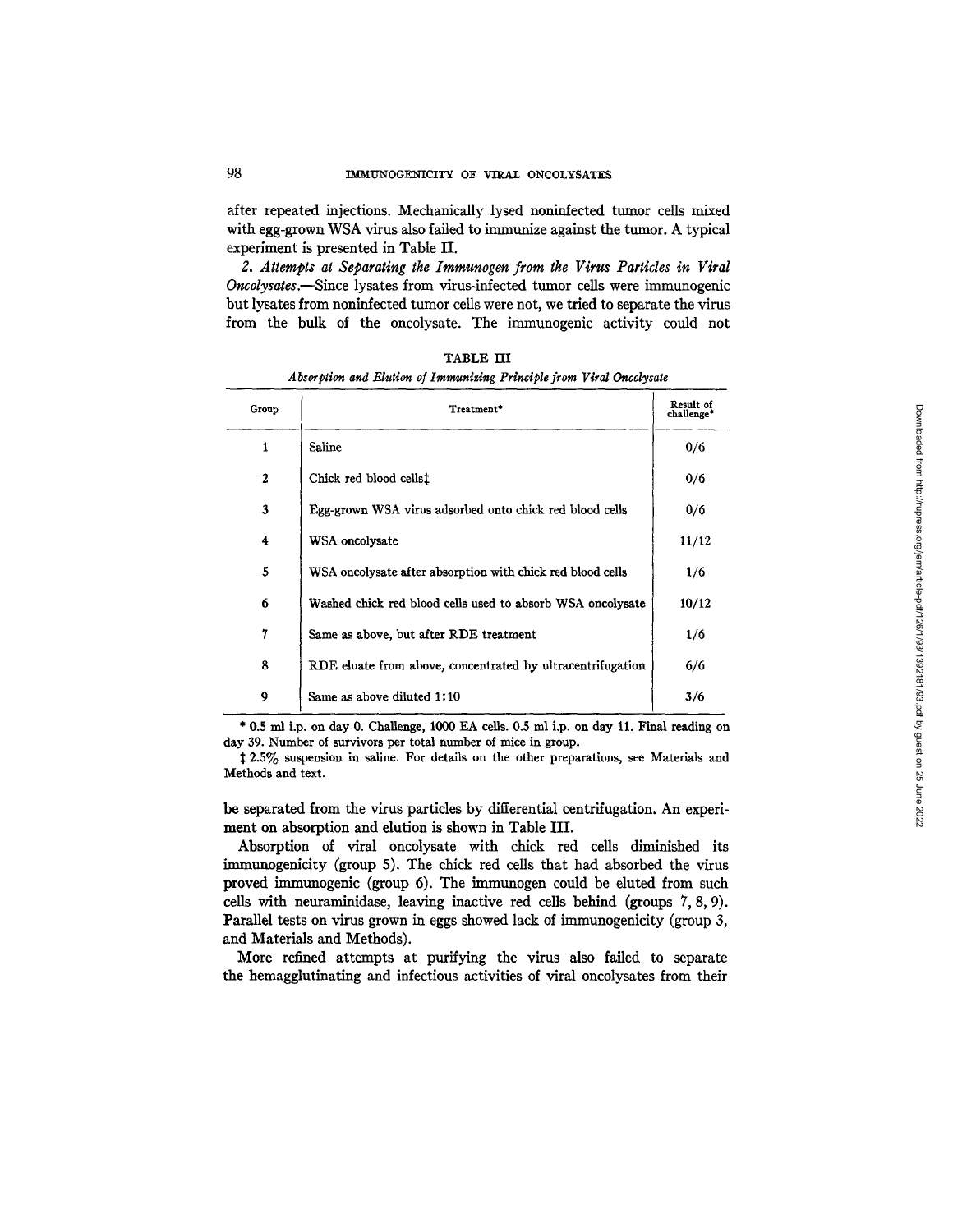capacity to immunize against the tumor. Among the methods used were fractionation on DEAE cellulose (10) and sedimentation in sucrose and potassium tartrate gradients. We shall not insist on details of these experiments here since they are open to the criticism that perfect purity of a virus suspension is difficult to prove.

3. Inhibition of Immunogenic Activity of Viral Oncolysates by Rabbit *Antiserum to Egg-Grovm Virus.--When* viral oncolysates were mixed with potent rabbit antiserum prepared against egg-grown WSA virus and then in-

|                  | - 55 - 70 - 70 - 70                                                           |                                    |                         |
|------------------|-------------------------------------------------------------------------------|------------------------------------|-------------------------|
| Group            | Treatment*                                                                    | Antiviral<br>response <sup>†</sup> | Result of<br>challenges |
| 1                | Saline                                                                        | $<$ 10                             | 0/6                     |
| $\boldsymbol{2}$ | WSA oncolysate diluted 1:5 in saline                                          | 640                                | 6/6                     |
| 3                | WSA oncolysate diluted 1:5 in normal rabbit<br>serum                          | 640                                | 6/6                     |
| 4                | WSA oncolysate diluted 1:5 in rabbit anti-WSA                                 | $<$ 10                             | 0/6                     |
| 5                | WSA oncolysate diluted 1:5 in rabbit anti-WSA<br>$\gamma$ -globulin (2 mg/ml) | $<$ 10                             | 3/12                    |

*Inhibition of Immunizing Activity of Viral Oncolysate by Rabbit Antibody to Egg-Grown Virus* 

TABLE IV

\* 0.5 ml i.p. on day 0. For details of the various preparations used, see Materials and Methods.

~: As measured by hemagglutination-inhibition against four agglutinating doses of egggrown WSA. Figures show reciprocal of HA1 titer of pooled orbital bleedings on day 14.

§ Challenge, 1000 EA cells. 0.5 ml i.p. on day 11. Final reading on day 39. Number of survivors per total number of mice in group.

jected into A2G mice, both the antiviral and antitumor responses were suppressed. The amount of antibody added was sufficient to neutralize the infectivity of the oncolysate for eggs. The same effects could also be produced with the gamma globulin fraction of the antiserum. Normal rabbit serum, including the preimmunization serum of the rabbit from which the anti-WSA had been obtained, was without effect. Table IV shows a representative experiment. Similar inhibition of immunogenicity was observed when the rabbit antiserum was first injected intravenously 5 hr before intraperitoneal injection of viral oncolysate.

Rabbit antisera prepared against egg-grown influenza B virus, strain Lee, did not inhibit the immunogenicity of WSA oncolysates when used at the same HAI concentrations as anti-WSA in experiments of the type shown in Table IV.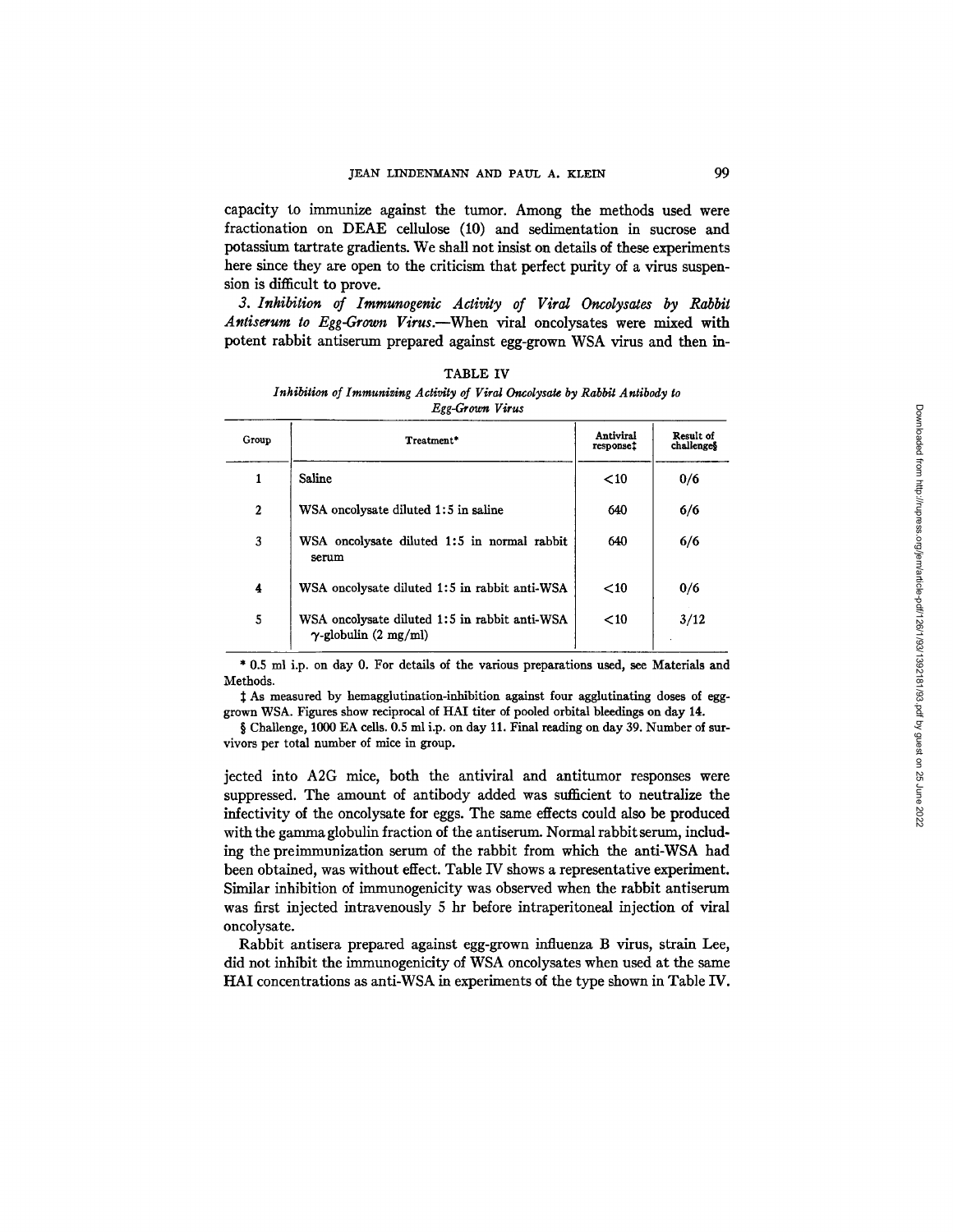## 100 IMMUNOGENICITY OF VIRAL ONCOLYSATES

However, when larger amounts of anti-Lee were used, a slight degree of inhibition became apparent. Since adjustment of antiserum concentration by HAI titer seemed an arbitrary procedure, it was felt that a satisfactory demonstration of serologic specificity required a different approach.

Experiments of the following type were therefore contemplated: Two oncolytic viruses,  $X$  and  $Y$ , were to provide oncolysates  $OX$  and  $OY$ , and the same viruses grown in eggs would be used to prepare rabbit antisera anti-EX and anti-EY. Proof of serologic specificity would be obtained if it could be shown that anti-EX inhibited the immunogenicity of OX more than that of OY, while at the same time anti-EY inhibited OY more than OX.

We chose the WSA virus strain for X and the TUR virus strain for Y. Adaptation of the TUR strain to Ehrlich ascites tumor was easily achieved. A rabbit antiserum was prepared from the unadapted strain passed exclusively

TABLE V *Hemagglutination-Inhibition Studies with Rabbit Antieera to the WSA and TUR Strains of Influenza A Virus* 

| Test virus* | Anti-WSA1 | Anti-TUR\$ |
|-------------|-----------|------------|
| <b>WSA</b>  | 2560      | $<$ 10     |
| <b>TUR</b>  | $<$ 10    | 5120       |

\* Four agglutinating doses of tumor-grown virus. Figures show reciprocal of HAI titer.

Serum of a rabbit immunized with egg-grown WSA (see Materials and Methods).

§ Serum of a rabbit immunized with egg-grown TUR (see Materials and Methods).

in eggs. Thus the virus used for immunizing the rabbit had never encountered tumor cell antigens. TUR behaved very similarly to WSA during oncolysis. Both strains were influenza A viruses and hence shared the complement-fixing nucleoprotein antigen. Their surface antigens showed little cross-reactivity as judged from HAI tests (Table V).

TUR oncolysates had essentially the same characteristics as have already been described for WSA oncolysates. The results of a cross-inhibition experiment with rabbit antisera are shown in Table VI. All control mice died (group 1), as did mice pretreated with rabbit antiviral antiserum alone (not shown). Oncolysates mixed with homologous antiserum (WSA oncolysate + anti-WSA serum or TUR oncolysate  $+$  anti-TUR serum) had lost their immunizing power (groups  $3$  and  $6$ ). However, the same concentration of antisera either did not inhibit the immunogenicity of heterologous oncolysates (group 7) or inhibited it very weakly (group 4). The antiviral response (not shown) followed the same pattern.

*4. Enhancement of Imraunogenic Activity of Viral Oncolysates by Prior Active Immunization with Egg-Crown Virus.* When A2G mice were first actively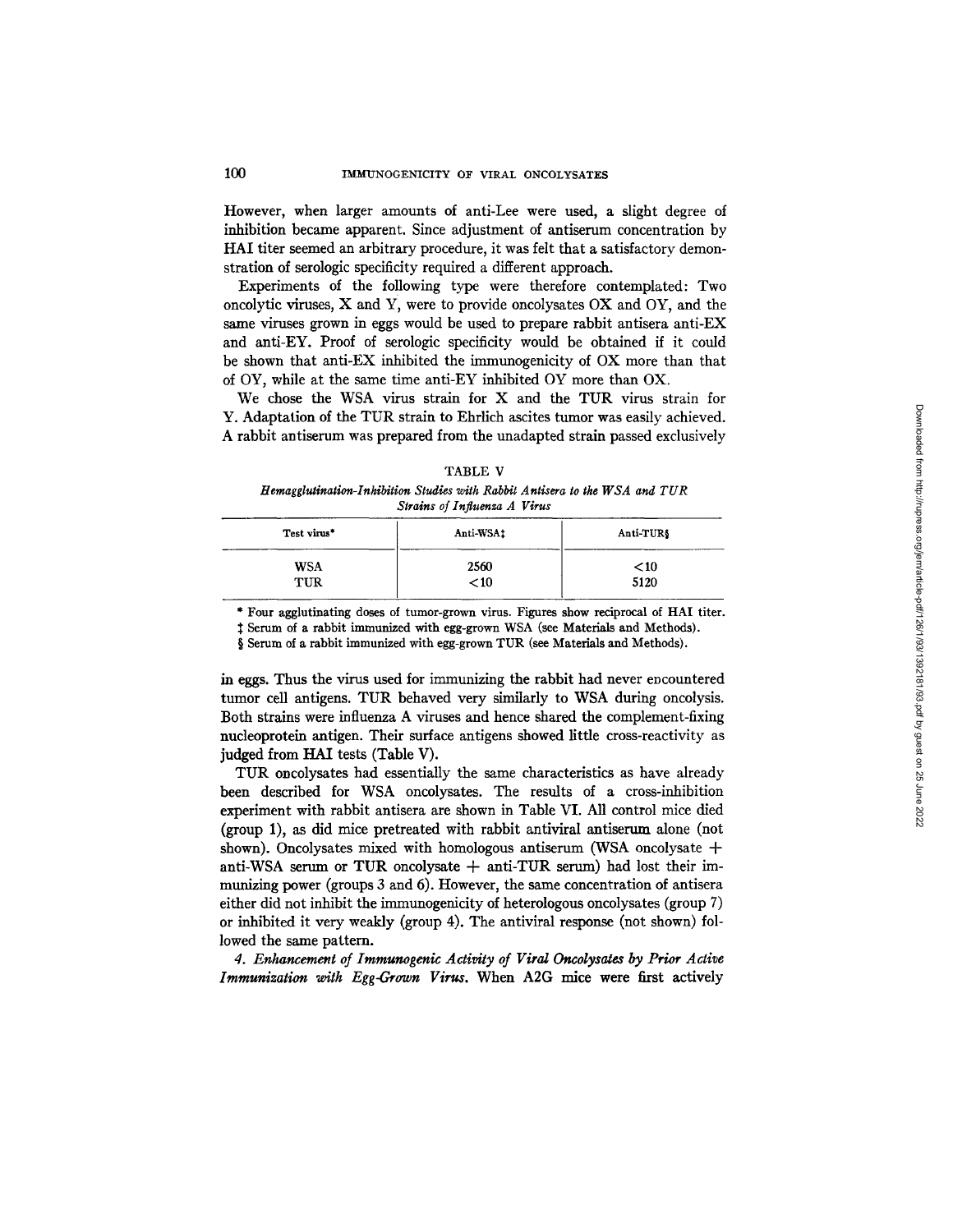immunized against the virus by intraperitoneal injections of egg-grown WSA and then immunized with WSA oncolysate, the dose of oncolysate needed to achieve a given level of immunity against the tumor was reduced. Table VII shows a typical experiment. High levels of HAI antibodies (titers 1:640 to 1:12,560) were induced by this preimmunization schedule. In several experiments, primed mice required 4-16 times less oncolysate as unprimed mice to attain comparable levels of antitumor immunity. The relatively large numbers

| TABLE VI                                                                                        |  |
|-------------------------------------------------------------------------------------------------|--|
| Specificity of Inhibition of Immunizing Activity of Viral Oncolysates by<br>Antiviral Antiserum |  |

| Group        | Treatment*                                         | Result of<br>challenge* |
|--------------|----------------------------------------------------|-------------------------|
| 1            | Saline                                             | 0/6                     |
| $\mathbf{2}$ | WSA oncolvsate diluted 1:5 in saline               | 6/6                     |
| 3            | WSA oncolysate diluted 1:5 in rabbit anti-WSA1     | 0/6                     |
| 4            | WSA oncolysate diluted 1:5 in rabbit anti-TUR $\S$ | 5/6                     |
| 5            | TUR oncolysate diluted 1:5 in saline               | 6/6                     |
| 6            | TUR oncolvsate diluted 1:5 in rabbit anti-TUR\$    | 0/6                     |
| 7            | TUR oncolysate diluted 1:5 in rabbit anti-WSA1     | 6/6                     |

\* 0.5 ml i.p. on day 0. Challenge, 1000 EA cells. 0.5 ml i.p. on day 11. Final reading on day 39. Number of survivors per total number of mice in group.

~: Serum of a rabbit immunized with egg-grown WSA (see Materials and Methods). HAI titer 1: 2560.

§ Serum of a rabbit immunized with egg-grown TUR (see Materials and Methods). HAI titer 1:5120.

of animals required was a drawback of these experiments. Thus one would hesitate to conclude from Table VII that priming with influenza B virus (group 9) was without effect. A useful amplification of the difference between primed and unprimed mice was obtained in the following experiment.

Mice were either primed by an injection of egg-grown WSA, by an injection of egg-grown B/Lee, or an injection of saline. 2 wk later, one-third of each group received injections of WSA oncolysate, one-third injections of WSA oncolysate mixed with rabbit anti-WSA, and one-third injections of saline. II days later, all mice were challenged with I000 EA cells. The results are shown in Table VIII.

All control mice died (groups I, 4 and 7). All mice which had received on-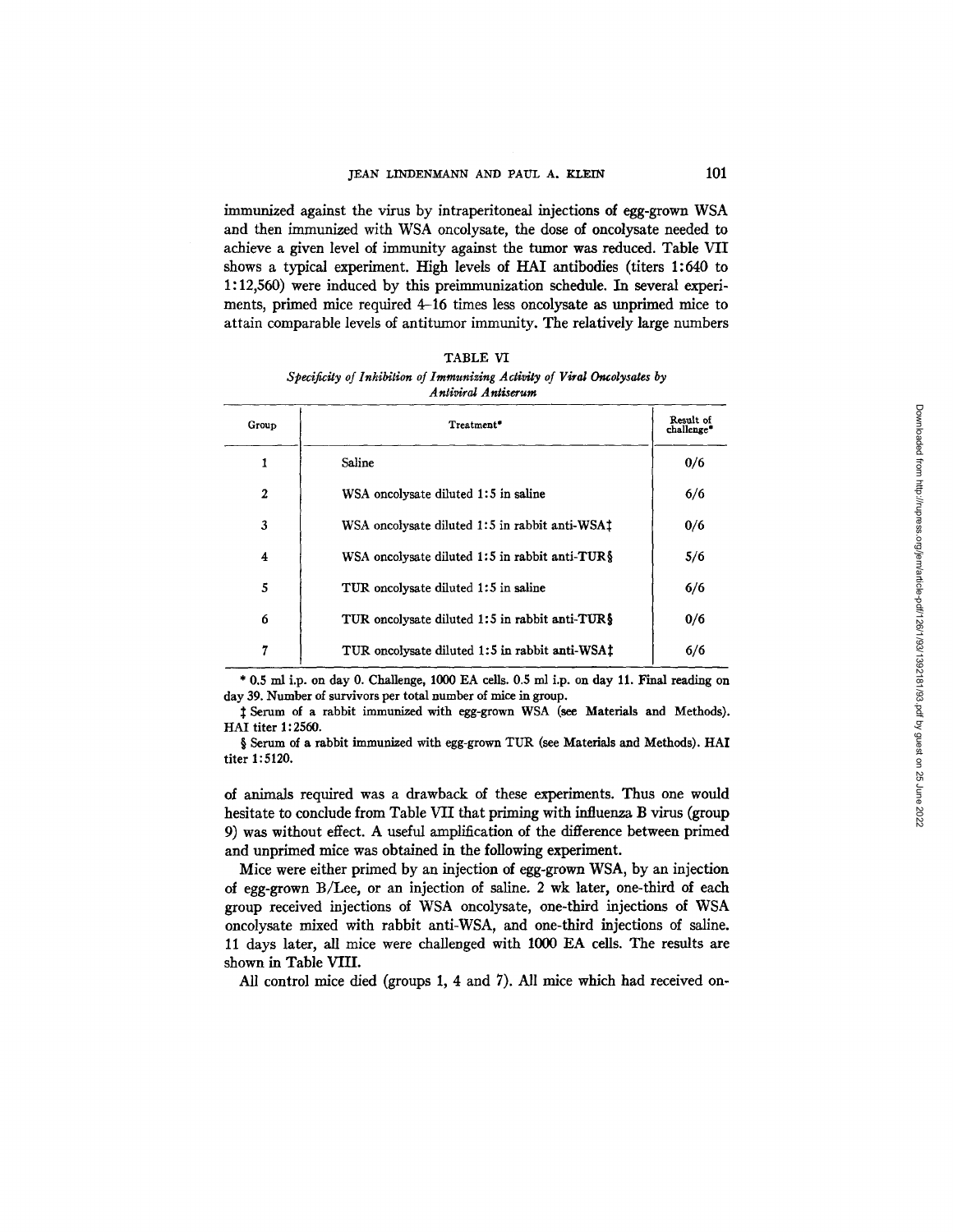colysate alone survived (groups 2, 5 and 8). The unprimed mice that had received the mixture of oncolysate and antiserum died (group 3) as did the mice primed with heterologous virus (group 6). In mice primed with WSA, however, immunogenicity of the oncolysate was not abolished by antiserum (group 9). The results of these experiments are in line with the observation that a primary

| Group       | First treatment <sup>*</sup> | Second treatment*            | Result of<br>challenge* |
|-------------|------------------------------|------------------------------|-------------------------|
| 1           | Saline                       | Saline                       | 0/6                     |
| $\mathbf 2$ | Saline                       | WSA oncolysate diluted 1:20  | 6/6                     |
| 3           | Saline                       | WSA oncolysate diluted 1:40  | 3/6                     |
| 4           | Saline                       | WSA oncolysate diluted 1:80  | 0/6                     |
| 5           | Egg-grown WSA‡               | Saline                       | 0/6                     |
| 6           | Egg-grown WSA                | WSA oncolvsate diluted 1:40  | 6/6                     |
| 7           | Egg-grown WSA                | WSA oncolysate diluted 1:80  | 6/6                     |
| 8           | Egg-grown WSA                | WSA oncolysate diluted 1:160 | 5/6                     |
| 9           | Egg-grown $B/Lee$            | WSA oncolysate diluted 1:40  | 4/6                     |

TABLE VII *Effect of Priming with Egg-Grown WSA on Immunogenicity of WSA Oncolysate* 

\* First treatment, 0.1 ml i.p. on day 0. Second treatment, 0.5 ml i.p. on day 14. Challenge, 1000 EA cells. 0.5 ml i.p. on day 25. Final reading on day 53. Number of survivors per total number of mice in group.

 $\ddagger$  Influenza A virus, strain WSA, concentrated and partially purified from infected allantoic fluid (see Materials and Methods). HA titer 1:1600.

§ Influenza B virus, strain Lee, concentrated and partially purified from infected allantoic fluid (see Materials and Methods). HA titer 1:3200.

antigenic stimulus can easily be inhibited by antibody excess, whereas a secondary stimulus cannot  $(15, 16, 17)$ .

#### DISCUSSION

A single intraperitoneal injection of a viral oncolysate induced a significant level of resistance to challenge with tumor cells. This resistance could not be attributed to a recapitulation of oncolysis for the following reasons: No virus could be recovered at the time of challenge; high levels of antiviral antibodies were present; inactivation of the virus by formalin did not abolish immunogenicity; mice actively preimmunized against the virus could be protected by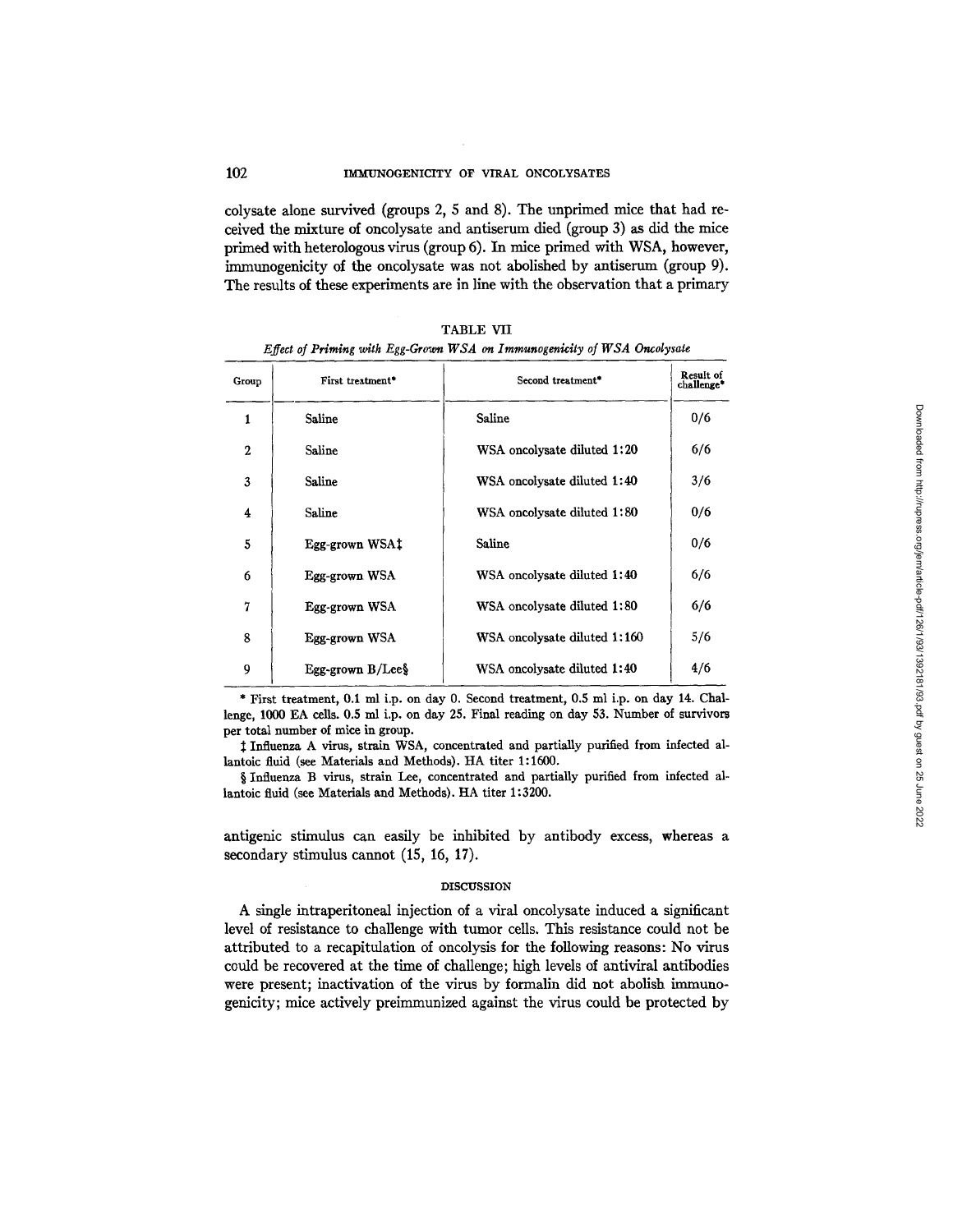viral oncolysate and by viral oncolysate to which neutralizing amounts of antiviral antibody had been added.

When we first observed antitumor immunity following viral oncolysis, we considered the possibility that the immunogenicity d certain structures of the

| TABLE VIII                                                                          |  |                 |  |  |  |  |
|-------------------------------------------------------------------------------------|--|-----------------|--|--|--|--|
| Effect of Priming with Egg-Grown WSA on Immunogenicity of WSA Oncolysate Mixed with |  | Rabbit Anti-WSA |  |  |  |  |

| Group        | First treatment*    | Second treatment*                                         | Result of<br>challenge* |
|--------------|---------------------|-----------------------------------------------------------|-------------------------|
| 1            | Saline              | Saline                                                    | 0/4                     |
| $\mathbf{2}$ | Saline              | WSA oncolysate diluted 1:5 in saline                      | 4/4                     |
| 3            | Saline              | WSA oncolysate diluted 1:5 in rabbit anti-<br><b>WSAt</b> | 0/4                     |
| 4            | Egg-grown $B/Lee$ § | Saline                                                    | 0/4                     |
| 5            | Egg-grown B/Lee     | WSA oncolysate diluted 1:5 in saline                      | 4/4                     |
| 6            | Egg-grown B/Lee     | WSA oncolysate diluted 1:5 in rabbit anti-<br><b>WSAt</b> | 0/4                     |
| 7            | Egg-grown WSA       | Saline                                                    | 0/4                     |
| 8            | Egg-grown WSA       | WSA oncolysate diluted 1:5 in saline                      | 4/4                     |
| 9            | Egg-grown WSA       | WSA oncolysate diluted 1:5 in rabbit anti-<br>WSA‡        | 4/4                     |

\* First treatment, 0.1 ml i.p. on day 0. Second treatment, 0.5 ml i.p. on day 14. Challenge, 1000 EA ceils. 0.5 ml i.p. on day 25. Final reading on day 53. Number of survivors per total number of mice in group.

Serum of a rabbit immunized with egg-grown WSA (see Materials and Methods). HAI titer 1: 2560.

§ Influenza B virus, strain Lee, concentrated and partially purified from infected allantoic fluid (see Materials and Methods). HA titer 1:3200.

]] Influenza A virus, strain WSA, concentrated and partially purified from infected allantoic fluid (see Materials and Methods). HA titer 1:1600.

tumor cell might be increased when they became associated with or incorporated into the virion (11). We can now offer some evidence in favor of this view.

(a) Egg-grown WSA virus alone or mixed with mechanically lysed, uninfected tumor cells was incapable of inducing antitumor immunity.

(b) When the virions were isolated from the bulk of the viral oncolysate by differential centrifugation, adsorption to and elution from red cells, and other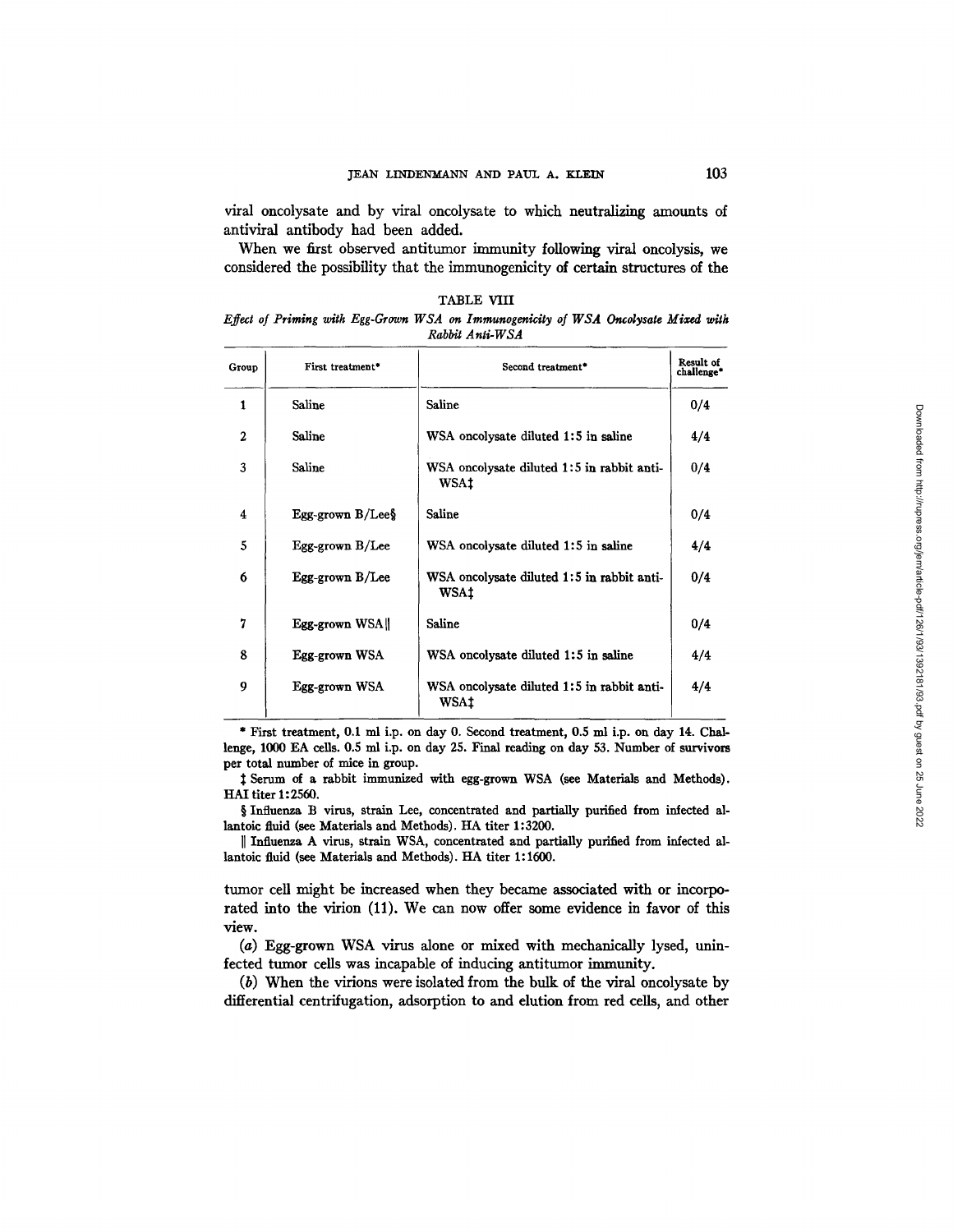procedures, the capacity to induce antitumor immunity could not be separated from the virus. This is a comparatively weak argument at the present stage of our attempts to purify the virus.

(c) The immunizing activities of viral oncolysates both with respect to antiviral (HA1) antibody and antitumor immunity, could be abolished by rabbit antibody to egg-grown virus. This effect was mediated by the gamma globulin fraction of the rabbit antiserum and showed serologic specificity.

(d) The immunizing activities of viral oncolysates were enhanced by prior vaccination of mice with homologous egg-grown virus. This effect again showed serologic specificity.

Since the rabbit antisera were prepared against egg-grown virus, they should have recognized virus-specific and chick-specific antigens only. The host component of tumor-grown virus may have cross-reacted with antibody to the chick-specific component of egg-grown virus. If this were so, one would have expected that mice could be immunized against the tumor with egg-grown virus. Several attempts to demonstrate this have failed. Also, antisera induced by different strains of egg-grown influenza virus should have shown extensive cross-inhibition of immunogenicity. But the serologic specificity observed points instead to the virus-specific component of tumor-grown virus as the target of the rabbit antibody.

One difficulty in this concept is that antibody directed against only part of the antigenic determinants of a complex antigen seems to inhibit the immunogenicity of the whole antigen. This probably means that the host antigen is an integral part of the virus and not merely an adventitious contaminant. Similar intimate integration of host antigen has indeed been shown to occur in influenza virus: Antibody directed against one particular host component inhibits hemagglutination by the virus (5, 6). A possible analogy is presented by the decreased risk of Rh sensitization of mothers who are incompatible with their foetus with respect to the ABO group (18). Whatever explanation is contemplated, it is difficult to escape the conclusion that the immunogenicity of viral oncolysates must be in some way associated with the virus, since it was the virus which provided the only link between oncolysate and rabbit antibody in our experiments.

The same conclusions follow experiments on mice primed with egg-grown virus. Here again it could be argued that the chick-specific component of egggrown virus, although by itself unable to induce antitumor immunity, primed the mice with respect to cellular antigens in viral oncolysates. Additional assumptions are necessary to account for the serologic specificity observed. We prefer the alternative explanation that the mice were primed by the virusspecific antigens. It may seem difficult at first to understand why priming with one antigen should be followed by an anamnestic response to a novel antigen. This, however, is a well-recognized phenomenon and represents the less obvious facet of so-called "original antigenic sin" (19). In the words of Fazekas de St.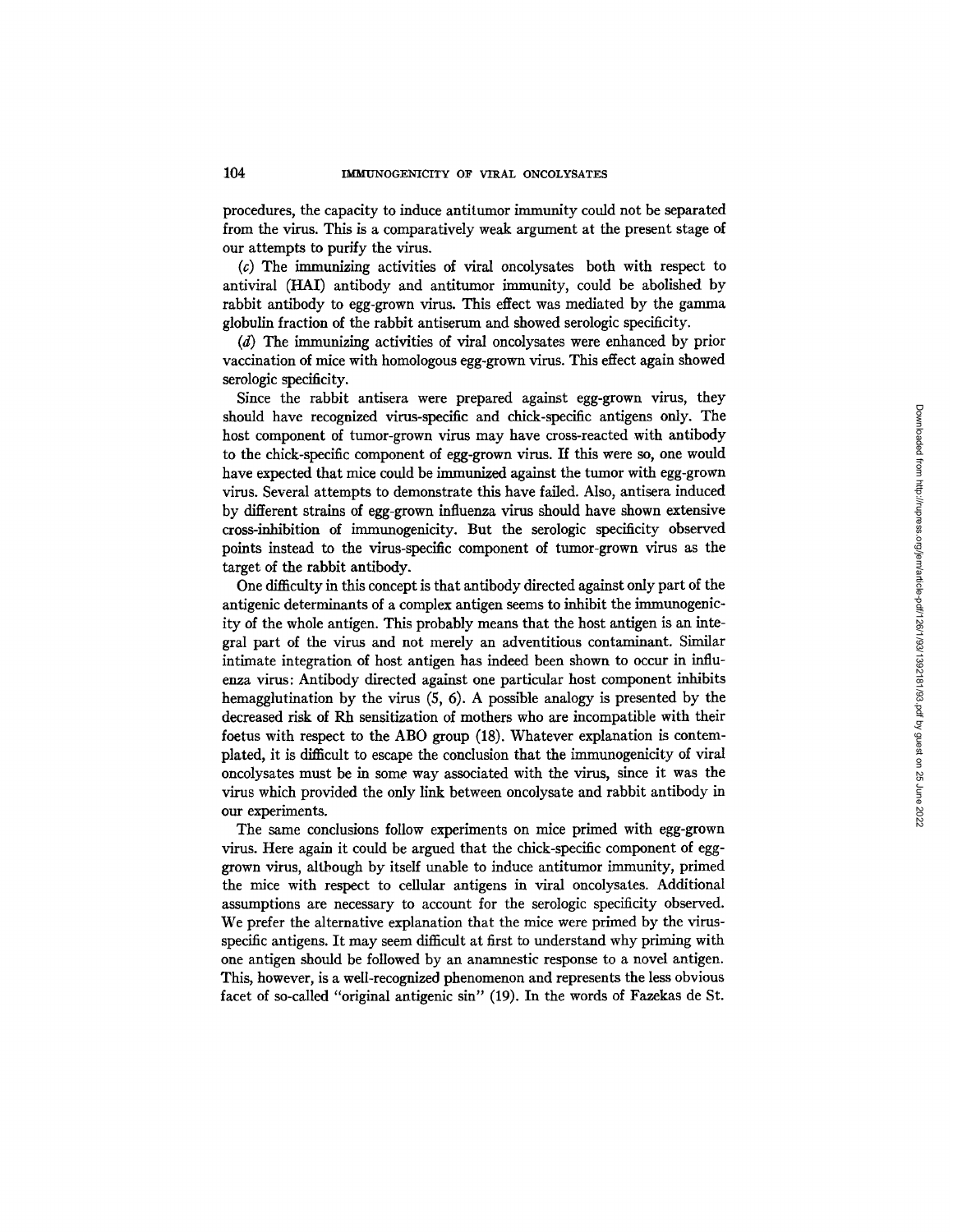Groth and Webster, *"the* Original Antigenic Sin is manifested by a secondary response to a foreign substance the organism is experiencing for the first time" (20). Another useful analogy is provided by examples of enhanced antibody response to a hapten-carrier complex after priming with carrier alone (21). This is said to occur only when the priming injection elicits delayed hypersensitivity (22). We have not studied this aspect in our mice, but it is known that influenza viruses induce a state of delayed allergy in man (23).

All mice passively immunized with rabbit antiviral antiserum and mice actively immunized with egg-grown virus had high titers of HAI antibody directed against the oncolytic virus. Whereas the first procedure (passive immunization) abolished immunogenicity, the second procedure (active immunization) enhanced the immunogenicity of the viral oncolysate. This paradox is easily resolved. Primary immunization can be inhibited by antibody excess; a secondary response, however, is little affected by either actively acquired or passively administered antibody (15, 16, 17). This was strikingly demonstrated in experiments in which the same oncolysate-antibody mixture was not immunogenlc in unprimed mice or in mice primed with heterologous virus, but was immunogenic in mice primed with homologous egg-grown virus (Table VIII).

Quantitation in our experiments was relatively crude, and we cannot state the precise degree of serologic specificity involved. No exact parallelism need be expected with any of the serologic groupings currently recognized among influenza viruses, particularly if delayed hypersensitivity should prove essential for priming. A number of experiments suggest themselves. For instance, rabbit antisera to a whole spectrum of influenza viruses could be used to pinpoint the antigenic structure most closely associated with the immunogen. Another approach to the same problem would be the preparation of highly purified virus from virus-infected tumor and its fractionation into subunits. Also, the time at which tumor homogenates first become immunogenic after viral infection might give important clues.

Several reports indicate that viral oncolysis leads to tumor immunity. Thus, oncolysis by arboviruses was followed by solid immunity to several transplantable tumors  $(24, 25)$ . The same was true of oncolysis by tumor-adapted influenza virus *(9,* I0, II, 26). Tumor cells infected in vitro with influenza virus induced immunity to the tumor (27). A tumor-adapted strain of Newcastle disease virus led to oncolysis and postoncolytic tumor immunity (28), as did a strain of reovirus type 3 (29).

The question arises whether incorporation of host materials into the virus is a common feature of all of these experiments. Influenza and Newcastle disease viruses are known to incorporate host materials into their envelopes (1, 2, 3, 4, *5, 6,* 30, 31, 32). Sindbis, an arbovirus, contains host-derived antigens (4). The situation is less clear with reovirus, possibly because of lack of work on this aspect. Besides incorporation of host antigens into virions, other means of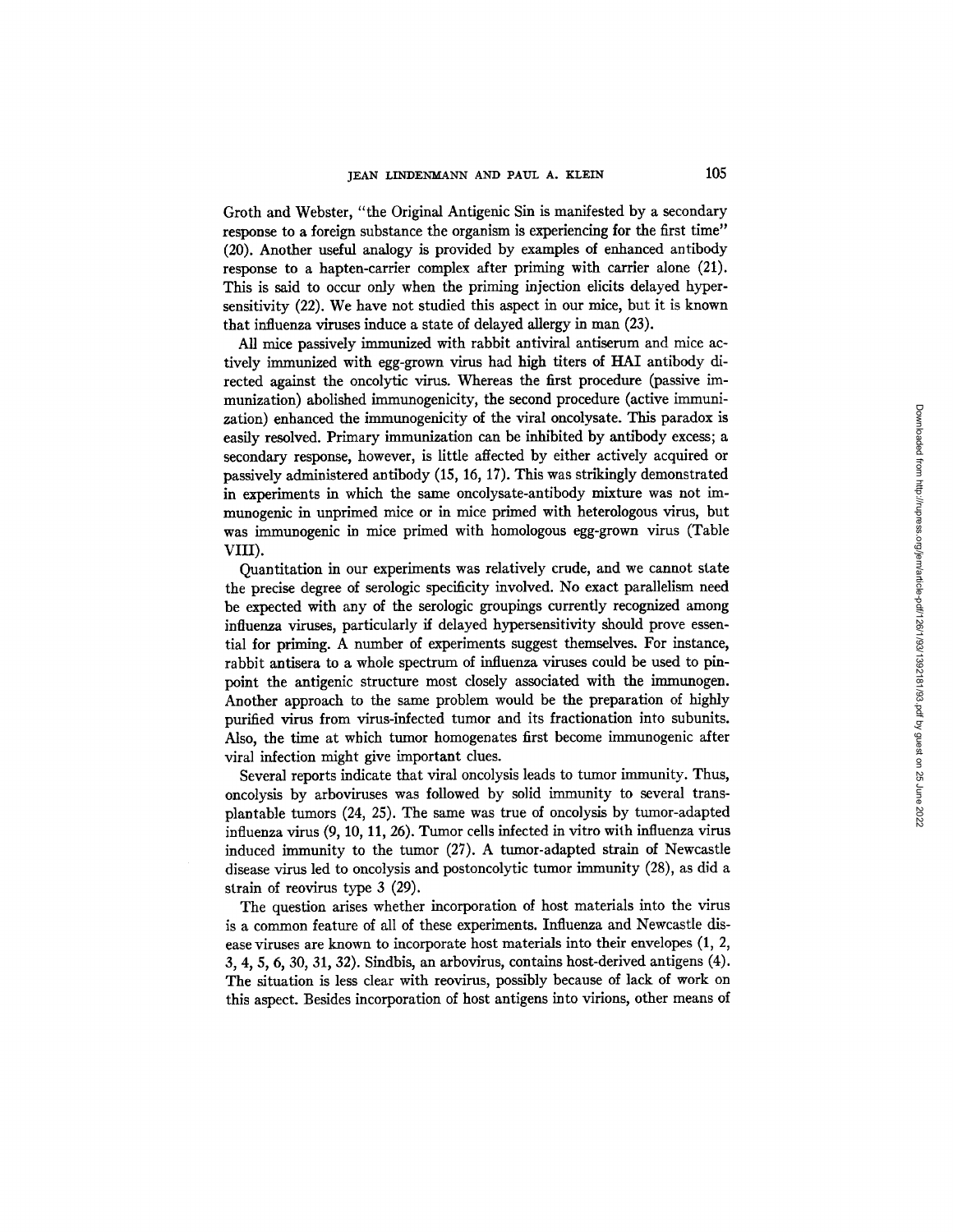enhancing immunogenicity by viral infection are conceivable (33). The increase of cellular immunogenicity just described might be related to some forms of induction of "neoantigens" by oncogenic viruses. Although it is usually assumed that these antigens are coded for in the genome of the virus, alternative explanations may exist. For instance, it has been suggested that the common complement-fixing antigen of the avian leucosis group of viruses could be a normal chick component (34).

The possibility of vaccinating animals with the viral agent prior to injecting them with virus-infected cells opens new perspectives for the study of virusenhanced immunogenicity of tumors and other tissues. It would no longer be necessary to use mice genetically resistant to certain oncolytic viruses, such as PRI (25) or A2G (9), or to use viruses of intrinsically low virulence, such as NDV (28) or reo 3 (29). Neither would the choice of viruses have to be limited to those having dramatic oncolytic effects. Infection of the cells could take place either in vivo, as in the experiments presented above, or in vitro, as performed by others (27). In vivo infection would offer the advantage of much higher cell density.

There is no evidence that tumor-specific target antigens rather than alloantigens are involved in the system we have studied. It remains for future experiments to elucidate the behavior of tumor-specific antigens during viral infections.

Much speculation but relatively few facts support the idea that viruses play an important role in initiating autoimmune disorders (33). It has recently been possible to induce an autoantibody to an antigen present in chicken bile by immunization of chickens with egg-grown influenza virus (35). Our experiments demonstrate that, in the mouse, cellular structures of low immunogenicity, perhaps haptens, become potent immunogens when integrated into the makeup of viral particles. Similar phenomena may be involved in the immunopathology of certain diseases. Experiments modeled on the oncolytic system outlined above might shed some light on this area.

### **SUMMARY**

A2G mice could be solidly immunized against the Ehrlich ascites tumor by single intraperitoneal injections of homogenized and lyophilized tumor cells which had been infected with oncolytic strains of influenza A virus. Similar homogenates from noninfected tumor cells were not immunogenic, even when mixed with egg-grown virus.

The immunizing principle in viral oncolysates could not be separated from the oncolytic virus by differential centrifugation or adsorption to and elution from red cells. It could be inhibited by antibody raised in rabbits against the egg-grown oncolytic virus. This reaction showed serologic specificity. Thus, the immunogenicity of an oncolysate produced with the WSA strain of neurotropic influenza virus could be inhibited by rabbit anti-WSA, but not by rabbit anti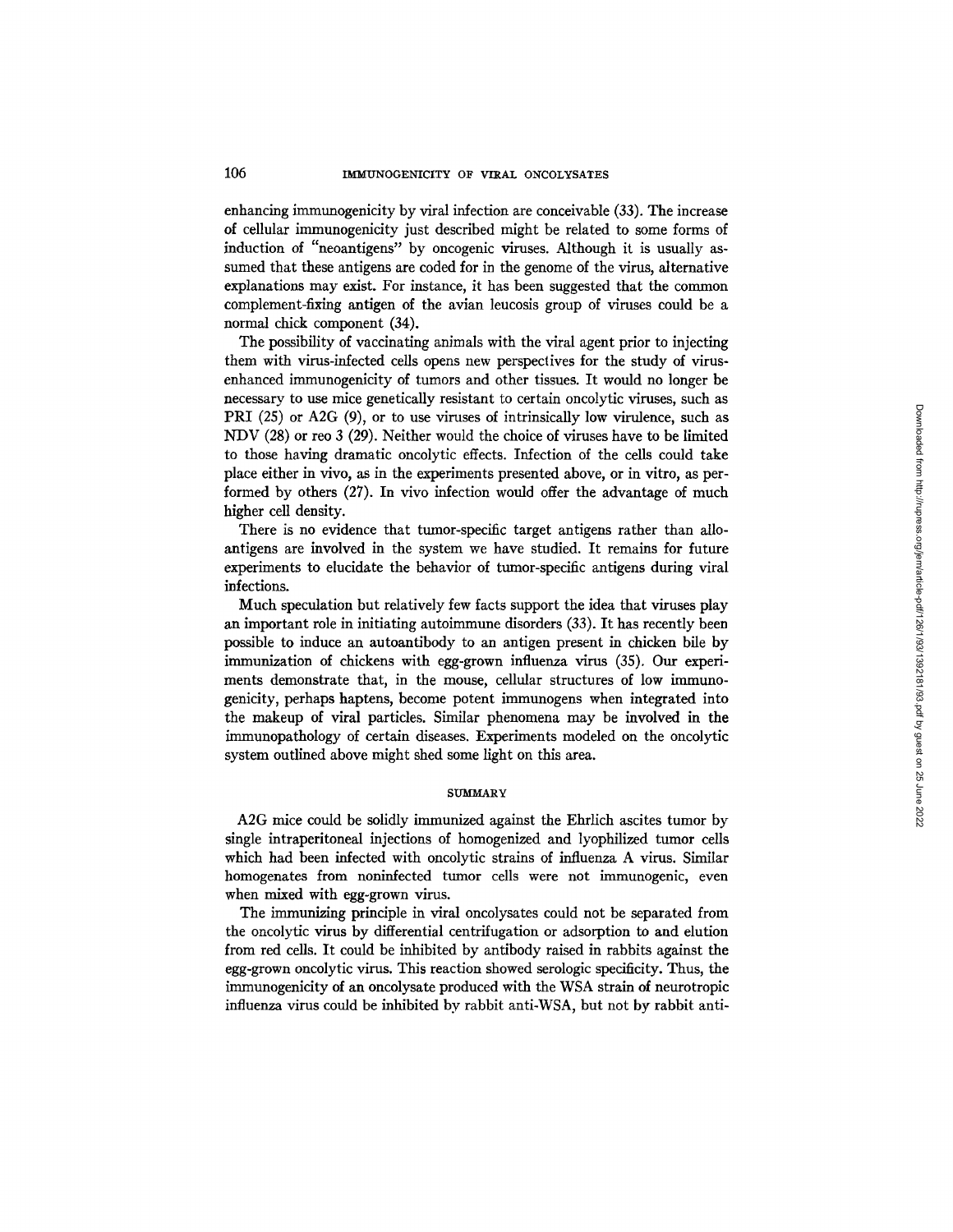body to the TUR strain of fowl plague virus. Conversely, the immunogenicity of an oncolysate prepared with the TUR strain could be inhibited by rabbit anti-TUR, but not by anti-WSA.

When mice were preimmunized (primed) with egg-grown WSA virus, their antitumor response to a later injection of WSA oncolysate was of the anamnestic type. Priming with egg-grown influenza B virus had no such effect.

It was concluded that the immunogenicity of certain host cell components was greatly increased by incorporation into the makeup of the oncolytic virus.

We thank Dr. P. A. Miescher for helpful criticism and Mrs. M. Acklin and Miss A. Brunet for able technical assistance.

### BIBLIOGRAPHY

- 1. Cohen, S. S., 1944. Cytoplasmic particles of chorio-allantoic membrane and their relation to purified preparations of influenza virus. *Proc. Soc. Exptl. Biol. Med.* 57:358.
- 2. Knight, C. A. 1946. Precipitin reactions of highly purified influenza viruses and related materials. *J. Exptl. Med.* 83:281.
- 3. Kosyakov, P. N., Z. I. Rovnova, and A. P. Shchavelyova. 1966. Neutralization of myxoviruses by anticeilular sera. *Acta Virol. (Prague).* 10:218.
- 4. Rott, R., R. Drzeniek, M. S. Saber, and E. Reichert. 1966. Blood group substances, Forssman and mononucleosis antigens in lipid-containing RNA viruses. *Arch. Virusforsch.* 19:273.
- S. Haukenes, G., A. Harboe, and K. Mortensson-Egnund. 1965. A uronic and sialic acid free chick allantoic mucopolysaccharide sulphate which combines with influenza virus HI-antibody to host material. I. Purification of the substance. *Aeta Path. Microbiol. Scand.* 64:534.
- 6. Harboe, A., and G. Haukenes. 1966. A uronic and sialic acid free chick allantoic mucopolysaccharide sulphate which combines with HI-antibody to host material. 3. A high content in chicken bile, and an inactivating enzyme in chicken faeces. *Acta Path. Microbiol. Scand.* 68:98.
- 7. Levaditi, C., and P. Haber. 1937. Recherches sur le virus de la peste aviaire pathogène pour la souris. Ses affinités pour les néoplasmes. Rev. *Immunol*. 3:5.
- 8. Ackermann, W. W., and H. Kurtz. 1952. A new host-vires system. *Proc. Soc. Exptl. Biol. Ivied.* 81:421.
- 9. Lindenmann, J. 1963. Viral oncolysis with host survival. *Proc. Soc. Exptl. Biol.*  Med. 113:85.
- 10. Lindenmann, J., and P. A. Klein. 1967. Immunological aspects of viral oncolysis. *In Recent Results in Cancer Research.* Springer Publishing Co., Inc., New York. **9:1.**
- 11. Lindenmann, J. 1964. Immunity to transplantable tumors following viral oncolysis. I. Mechanism of immunity to Ehrlich ascites tumor. *J. Immunol*. **92:**912.
- 12. Lindenmann, J., C. A. Lane, and D. Hobson. 1963. The resistance of A2G mice to myxoviruses. *J. Irnmunol.* 90:942.
- 13. Lindenmann, J., and P. A. Klein. 1966. Further studies on the resistance of mice to myxoviruses. *Arch. Virusforsch.* 19:1.
- 14. Levy, H. B., and H. A. Sober. 1960. A simple chromatographic method for preparation of gamma globulin. *Proc. Soc. Exptl. Biol. Med.* 103:250.